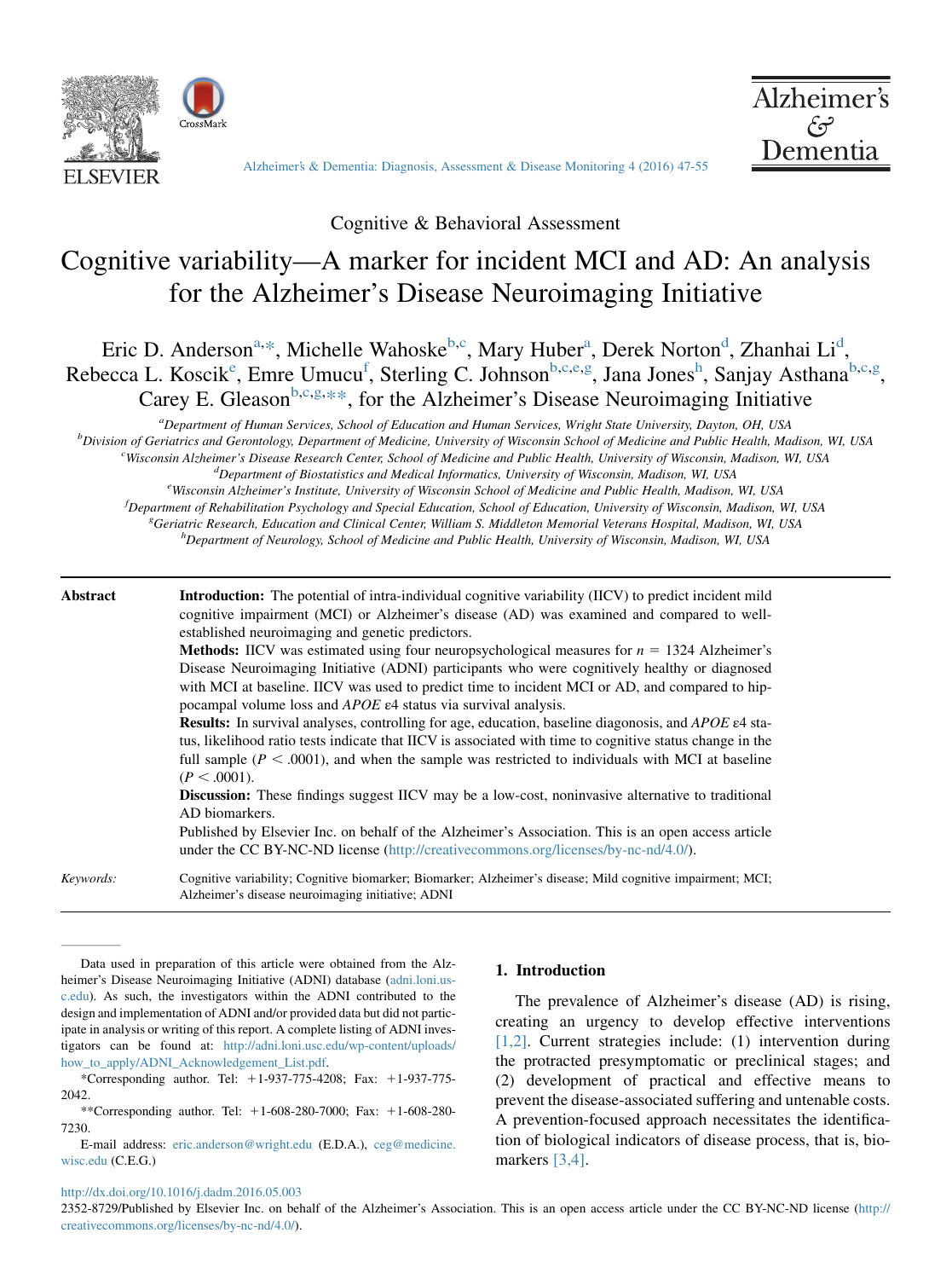Major efforts, including the Alzheimer's Disease Neuroimaging Initiative [\[5\]](#page-7-0) (ADNI) and the Australian Imaging, Biomarkers and Lifestyle [\[6\]](#page-7-0) (AIBL) Study of Aging, have expanded our understanding of preclinical and subclinical stages of AD and what biomarkers might be used to detect disease processes well before the onset of clinical symptoms. The most promising biomarkers are obtained from cerebrospinal fluid and brain imaging [\[7\]](#page-7-0). However, given the difficulties in disseminating collection methods outside of research centers, and the arduous and invasive nature of some collection procedures, there is a desire to develop noninvasive, convenient markers [\[8,9\].](#page-7-0) The development of a cognitive marker, once established and validated, would offer an alternative for individuals unable or unwilling to submit to the collection of traditional biomarkers.

One such proposed cognitive marker, intra-individual cognitive variability (IICV), estimates variability between cognitive domains measured at one time-point. Overall, researchers have used two conceptual methods to investigate the prognostic value of cognitive variability. The first method being an examination of variability across domains at one time (dispersion)  $[10-14]$ , and the second being variability across trials (inconsistency) administered either in one session or over time  $[15-20]$  or both dispersion and inconsistency [\[17,19\]](#page-7-0).

Holtzer et al. [\[10\]](#page-7-0) and many others [\[13,14,20\]](#page-7-0) have examined the usefulness of a dispersion-based IICV to predict cognitive decline and incident AD. This approach is not new. For example, significant disparity between verbal and performance intelligence quotients (IQs) is a longestablished correlate with underlying neuropathology [\[21,22\]](#page-7-0). In Holtzer et al. [\[10\]](#page-7-0), IICV was estimated as the degree to which an individual's test scores differed from their mean standardized test performance. The investigators found greater variability in performance (dispersion) was associated with increased risk for dementia a decade later. This suggested IICV, like traditional biomarkers, might cooccur with preclinical brain alterations.

We hypothesized that IICV would predict incident AD and mild cognitive impairment (MCI), and that IICV would demonstrate strong criterion validity, estimated by comparing IICV with an established neuroimaging biomarker, hippocampal volume loss (HVL), and with apolipoprotein ε4 allele (APOE ε4) a genetic risk marker. Our overall goal was to explore the utility of IICV as a potential marker of preclinical cognitive changes and examine whether baseline IICV predicted subsequent incident cognitive endpoints, including MCI and AD.

## 2. Methods

#### 2.1. Study design

Using an ex-post facto design and using an estimate of IICV used by Holtzer et al. [\[10\]](#page-7-0) as our primary predictor, we examined the association of IICV and conversion to

MCI or AD in an ADNI sample, including adults who were cognitively healthy or diagnosed with MCI at baseline. We repeated our analyses with an MCI sub-sample. Finally, we examined the contribution of IICV as a predictor of incident MCI and AD when HVL and a genetic risk factor, APOE ε4 status, were also included in the models.

#### 2.2. ADNI

Data used in the preparation of this article were obtained from the Alzheimer's Disease Neuroimaging Initiative (ADNI) database [\(adni.loni.usc.edu](http://adni.loni.usc.edu)). ADNI was launched in 2003 as a public-private partnership, led by PI Michael W. Weiner, MD. The primary goal of ADNI has been to test whether serial magnetic resonance imaging (MRI), positron emission tomography, other biological markers, and clinical and neuropsychological assessment can be combined to measure the progression of MCI and early AD [\(adni-info.org](http://adni-info.org) [\[23\]](#page-7-0)).

## 2.3. Participants

Data were collected at ADNI study centers and clinics across the United States and Canada from three ADNI funding cycles (ADNI 1, ADNI 2, and ADNI GO) [\[5,24,25\].](#page-7-0) ADNI eligibility criteria included the following: age 55 to 90 years; English or Spanish language speakers; no diagnosis of depression; and baseline diagnosis of early AD, MCI, or cognitively normal (CN). Cognitive status was confirmed with designated cut off scores for the Clinical Dementia Rating Scale, mini-mental state examination, and Wechsler Memory Scale Logical Memory II. A complete account of ADNI exclusion criteria can be found at [www.adni-info.org](http://www.adni-info.org) [\[23\]](#page-7-0). Evaluations were repeated every 6 months (ranging from 6 to 72 months), with a mean total follow-up time of 30.81 months (SD = 23.85). The results of cognitive assessments, physical examinations, and MRI scans were considered in determining diagnostic status [\[24,25\]](#page-7-0). Supplementary Material describes how our primary outcome, diagnostic conversion was determined.

Before application of exclusion criteria in our study, the total subject pool included 1729 participants. We excluded subjects if they completed fewer than two visits, had incomplete or missing neuropsychological data, or carried a diagnosis of AD at baseline. After exclusionary criteria were applied, 1324 participants remained in the sample (see [Fig. 1\)](#page-2-0). For the MCI subgroup analyses, individuals who were CN at baseline were excluded, resulting in a sample of 825 individuals.

#### 2.4. Estimate of cognitive variability

We sampled the following cognitive domains to determine IICV: Attention, processing speed, executive functioning, working memory, and verbal memory. In total, four index scores from three tests were used to calculate participants' IICV score. Specific indices included: Rey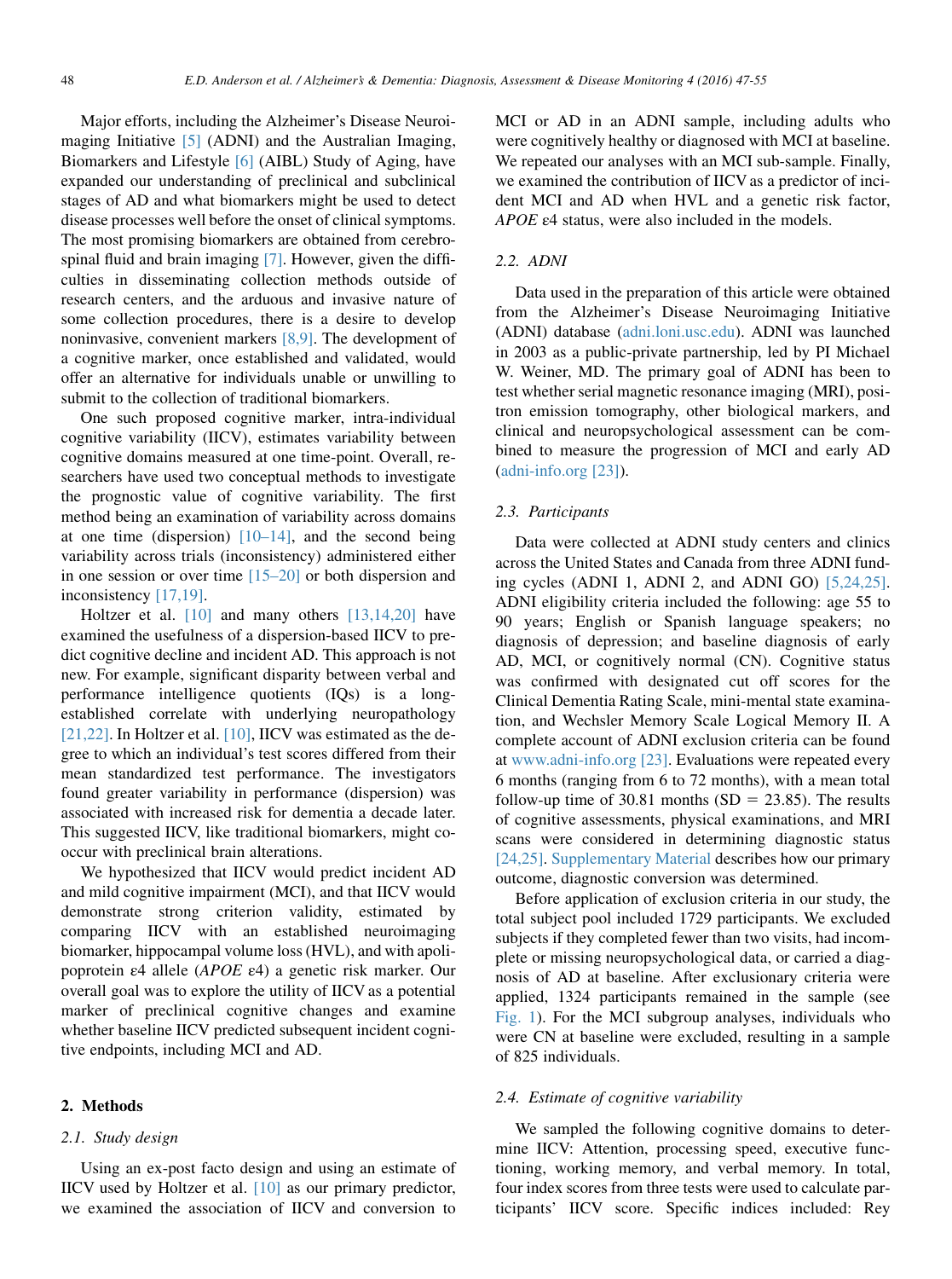<span id="page-2-0"></span>

Fig. 1. CONSORT diagram. The terms ADNI 1, ADNI GO, and ADNI 2 each refers to groups of participants who were compiled into one group and included in the study from different funding cycles of the Alzheimer's disease neuroimaging initiative abbreviations. The term converters are those who were noted as changing in diagnosis from either cognitively normal (CN) or mild cognitive impairment (MCI) to MCI or Alzheimer's disease (AD) over the course of the study. Nonconverters are those who did not change in diagnosis over the course of the study.

Auditory Verbal Learning Test, Total of Learning Trials, American National Adult Reading Test (ANART), and Trail Making Test (TMT) A and B. Because lower scores on TMT A and B are indicative of better functioning (faster performance), scores were reversed before z transforming them.

The single time-point IICV index was calculated per a published algorithm [\[10\].](#page-7-0) Briefly, individual test scores were standardized using score distributions based on the sample obtained after inclusion and exclusion criteria were applied ( $n = 1324$ ). For each participant, individual test z-transformed scores were compared to their mean test z-score, resulting in a summation of cross-test variability. Consistency between test scores, regardless of value, will demonstrate low levels of IICV, whereas extreme differences between test scores will result in high IICV.

IICV was examined both as a continuous and categorical variable. To derive categories of IICV, the continuum of IICV scores was divided into tertiles representing low IICV (0.0415–0.4955,  $n = 437$ ), moderate IICV (0.4956– 0.7876,  $n = 437$ ), and high IICV (0.7877–3.732,  $n = 437$ ).

#### 2.5. Hippocampal volume loss

Measurements of hippocampal volume were conducted per ADNI protocols [\[25\]](#page-8-0). HVL represented the absolute difference between bilateral baseline volume measurement and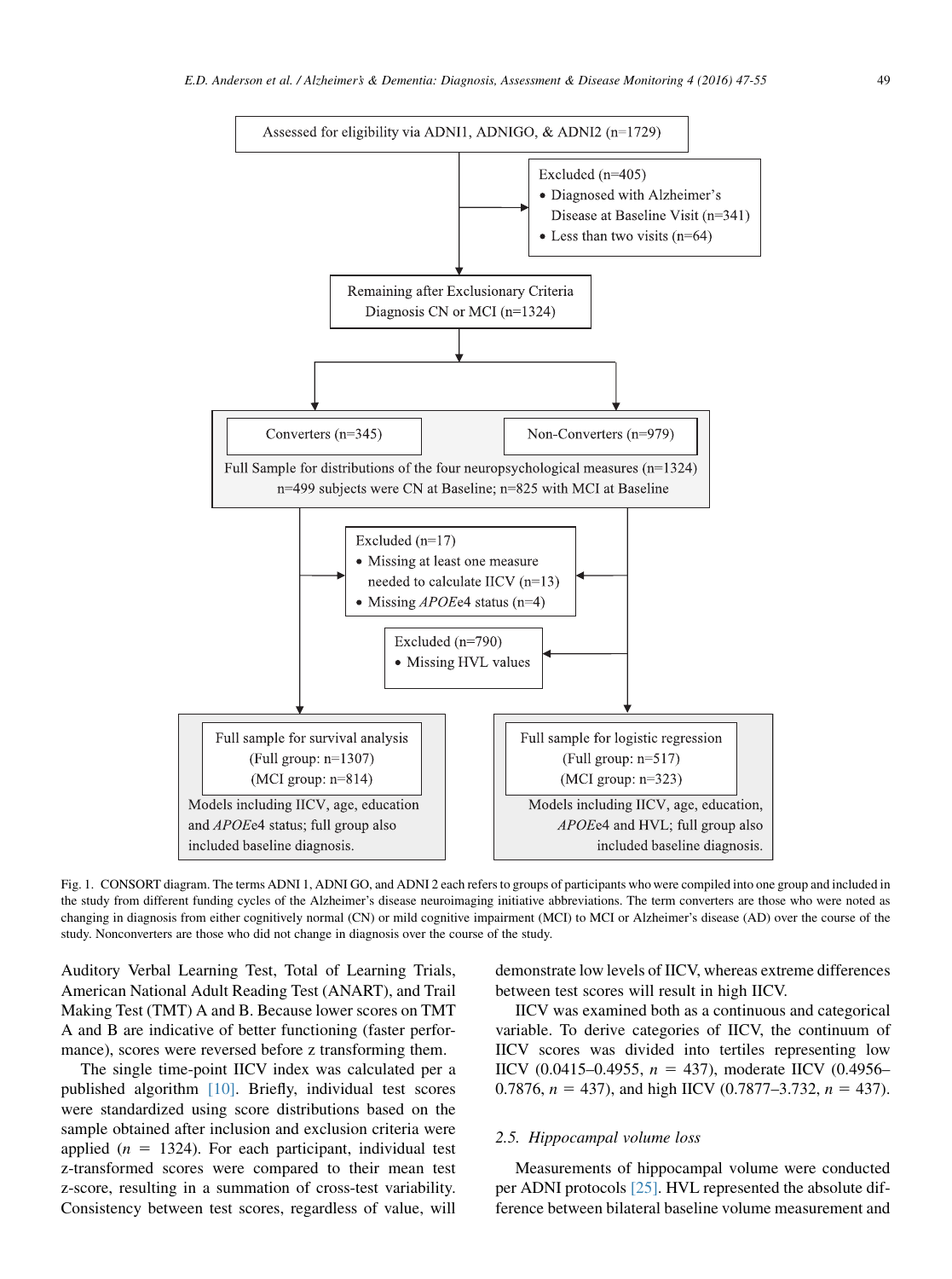the measurement occurring closest to time of conversion, if subject converted, or at the last available measurement if subject did not convert. The value was divided by time between measurements. This rate of volume loss was divided by baseline intracranial volume to adjust for individual differences. Thus, in models presented here, HVL represents an estimate of the proportional rate of HVL adjusted for intracranial volume.

#### 2.6. Statistical analysis

Baseline demographic characteristics of converters and nonconverters were compared using  $t$  tests for continuous variables and chi-square tests for categorical variables, using SPSS Statistics for Windows, version 23.0. Cox proportional hazard survival models were used to investigate associations between IICV and time-to-conversion, controlling for age, education,  $APOE$  ε4 status, stratifying on baseline diagnosis (MCI or CN), and using a likelihood ratio test (LRT) comparing survival models with and without IICV. IICV tertile survival curves were estimated by including tertiles as the only covariate in the model. To investigate relative performance of IICV versus APOE ε4 status and HVL, two methods were used. First, concordance increases over a "base" survival model (age, education, and stratified baseline diagnosis) was examined when adding IICV, APOE ε4 status, or HVL. Second, in a model including all the "base" items, regression coefficient estimates were compared. Survival model analyses were conducted using R for Windows, version 3.2.3, and "survival" package, version 2.38–3.

The above analyses were performed for both the full group and an MCI subgroup. This was done to investigate if the association between IICV and conversion was markedly different when the sample was restricted to a subgroup (MCI). Additionally, all analyses were performed for both continuous variables of IICV and HVL, and tertiles of IICV and HVL, to assess effects of discretizing these variables. For continuous IICV and HVL, both were standardized (mean of 0, standard deviation of 1) before inclusion into models.

To support assumptions of proportionality, the MCIsubgroup survival models incorporated education as a discrete covariate with three categories:  $\leq$ 12 years (category 1), 12 years to  $\leq$ 16 years (category 2), and  $\geq$ 16 years (category 3). In survival models with both MCI and CN, education was included as a continuous covariate. Given concern for nonproportionality in models with HVL tertiles, analyses focused on models where IICV and HVL were continuous covariates. Both continuous and tertiles of IICV and conformed well to proportionality assumptions.

# 3. Results

For all participants, mean age at baseline was 73.66 (standard deviation  $[SD] = 7.01$ . Of the total, 589 were women  $(44.49\%)$ . Average education was 16.09 years (SD = 2.80). See Table 1. Of the individuals for whom e4 status was available ( $n = 1320$ ), 564 (42.72%) were APOE ε4 positive. Most participants were white,  $n = 1226$  (92.60%) and non-Hispanic  $n = 1121 (96.5\%)$ . Of the  $n = 499$  CN participants,  $n = 430 (86.17%)$  were nonconverters and  $n = 69 (13.83%)$ converted diagnostically ( $n = 12$  to AD). Of the 825 subjects with MCI,  $n = 507$  (61.5%) remained MCI, and  $n = 279$ (33.8%) converted to a diagnosis of AD. See [Table 2](#page-4-0) for demographic information categorized by IICV tertile.

Product-limit survival curve estimates comparing time to conversion between IICV tertiles for individuals who were CN or diagnosed with MCI at baseline  $(n = 1311)$  revealed that the group with the smallest magnitude of IICV had an estimated median survival time >96 months (CI unavailable). Individuals in a moderate IICV range had an estimated median survival time of  $>96$  months also (95%) lower CI limit 84 months; upper limit unavailable). Individuals with the highest degree of IICV had an estimated median survival time of 48 months (95% CI, 36–72 months). Survival times among the IICV tertiles differed as indicated by a log-rank test ( $\chi^2 = 71$ , df = 2, P < .0001). [Fig. 2](#page-4-0) portrays product-limit survival estimate curves for the full group analysis. LRTs were used to examine the association of survival time with the covariates education and age after

| Table 1               |  |
|-----------------------|--|
| Doutisins nt shonosta |  |

|  | Participant characteristics |
|--|-----------------------------|
|--|-----------------------------|

| Analytic sample                              | CN subgroup<br>$n = 499$ | MCI subgroup Total sample<br>$n = 825$ | $N = 1324$   |
|----------------------------------------------|--------------------------|----------------------------------------|--------------|
| Mean age at baseline,<br>y(SD)               | 74.43 (5.85)             | 73.20 (7.60)                           | 73.66 (7.01) |
| Women, $n$ $(\%)$                            | 255(51.10)               | 334 (40.48)                            | 589 (44.49)  |
| Education years (SD)                         | 16.38 (2.69)             | 15.92(2.86)                            | 16.09(2.80)  |
| APOE $\varepsilon$ 4 positive, n $(\%)$      | 140 (28.06)              | 424 (51.39)                            | 564 (42.59)  |
| Race                                         |                          |                                        |              |
| African American, $n$ (%)                    | 32(6.41)                 | 24 (2.91)                              | 56 (4.23)    |
| American Indian/Alaskan<br>Native, $n$ (%)   | 1(0.20)                  | 2(0.24)                                | 3(0.23)      |
| Asian American, $n$ (%)                      | 9(1.80)                  | 14(1.69)                               | 23 (1.74)    |
| Native Hawaiian/Pacific<br>Islander, $n(\%)$ | 0(0.00)                  | 1(0.12)                                | 1(0.08)      |
| White, $n(\%)$                               | 452 (90.58)              | 774 (93.81)                            | 1226 (92.59) |
| More than one, $n$ (%)                       | 5(0.1.00)                | 7(0.85)                                | 12(0.91)     |
| Unknown, $n$ $(\%)$                          | 0(0.00)                  | 3(0.36)                                | 3(0.23)      |
| Ethnicity                                    |                          |                                        |              |
| Non-Hispanic, $n$ (%)                        | 477 (95.59)              | 644 (78.1)                             | 1121 (84.67) |
| Hispanic, $n$ (%)                            | 16(3.20)                 | 18(2.18)                               | 34(2.57)     |
| Unknown, $n$ $(\%)$                          | 4(0.80)                  | 3(0.36)                                | 7(0.53)      |
| Final diagnosis                              |                          |                                        |              |
| Cognitively healthy,<br>$n(\%)$              | 424 (84.97)              | 39 (4.73)                              | 463 (34.96)  |
| MCI, $n$ $(\%)$                              | 63(12.63)                | 507(61.5)                              | 570 (43.05)  |
| AD, $n$ $(\%)$                               | 12(2.40)                 | 279 (33.8)                             | 291 (21.97)  |
| Diagnostic converters, $n$ (%)               | 69(13.83)                | 276 (33.45)                            | 345 (26.05)  |
| Diagnostic reverters, $n$ (%)                | 1(0.20)                  | 51 (6.18)                              | 52 (3.93)    |

Abbreviations: AD, Alzheimer's disease; MCI, mild cognitive impairment; APOE, apolipoprotein E.

NOTE. Percentiles were calculated using the sample size for that group (i.e., CN, MCI, or Total Sample).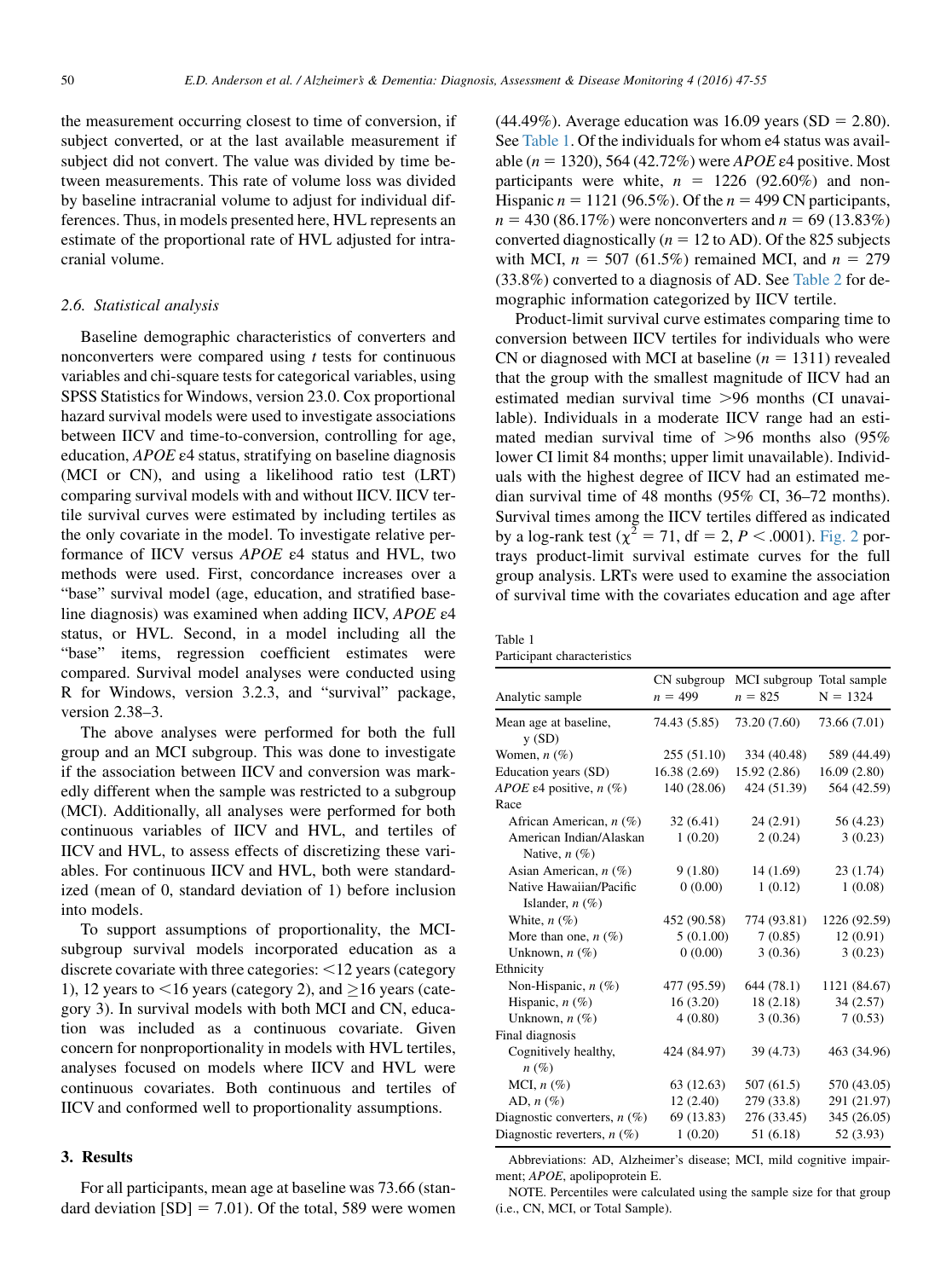<span id="page-4-0"></span>Table 2 Participant characteristics by tertile of IICV

|                                                       | Lowest<br>IICV tertile,<br>$n = 437$ | Middle<br>IICV tertile,<br>$n = 437$ | Highest<br>IICV tertile,<br>$n = 437$ |
|-------------------------------------------------------|--------------------------------------|--------------------------------------|---------------------------------------|
| Education, y (SD)                                     | 16.59(2.52)                          | 16.09(2.80)                          | 16.09(2.80)                           |
| Mean age at baseline, $n(SD)$                         | 72.64 (7.02)                         | 73.66 (7.01)                         | 73.66 (7.01)                          |
| Women, $n$ (%)                                        | 205 (46.91)                          | 198 (45.03)                          | 180 (41.18)                           |
| <i>APOE</i> $\varepsilon$ 4 positive, <i>n</i> $(\%)$ | 167(38.21)                           | 187 (42.79)                          | 207 (47.36)                           |
| Baseline diagnosis                                    |                                      |                                      |                                       |
| Cognitively healthy, $n$ (%)                          | 201 (45.99)                          | 168 (38.44)                          | 127 (29.06)                           |
| MCI, $n$ (%)                                          | 236 (54.00)                          | 269 (61.55)                          | 310 (70.93)                           |

Abbreviations: MCI, mild cognitive impairment; APOE, apolipoprotein e4; IICV, intra-individual cognitive variability.

NOTE. Total  $n = 1311$  across tertiles. Percentiles were calculated using the sample size in each tertile  $(n = 437)$ .

accounting for continuous IICV and APOE ε4 status. Education ( $\chi^2$  = 0.0004, df = 1, P = .9814) was not statistically significant, whereas age ( $\chi^2 = 5.892$ , df = 1, P = .0152) and IICV ( $\chi^2$  = 42.6, df = 1, P < .0001) both were statistically significant.

We found similar results when the survival analysis was repeated in a sample restricted to individuals with MCI at baseline. Survival analysis revealed that for this subgroup, participants with the lowest level of IICV had an estimated median survival time  $>96$  months (95% lower CI limit: 84 months, upper limit unavailable); those with a moderate level of IICV had an estimated median of 72 months (95% lower CI limit: 48 months, upper limit unavailable); and subjects with the highest variability index had an estimated median of 36 months (95% CI, 36–48 months). Survival times between IICV tertiles were statistically different,  $(\chi^2 = 67.6,$  $df = 2, P < .0001$ ) by a log-rank test. See product-limit survival estimate curve in Fig. 3. In addition, LRTs showed that age ( $\chi^2$  = 3.6305, df = 1, P = .1668) and education



Fig. 2. Survival model including individuals who were cognitively healthy or diagnosed with MCI at baseline.



Fig. 3. Survival model including individuals who were diagnosed with MCI at baseline.

 $(\chi^2 = 0.3714, df = 2, P = .8305)$  were not statistically significant in the MCI subgroup after accounting for continuous IICV and *APOE*  $\varepsilon$ 4 status; IICV ( $\chi^2$  = 49.3, df = 1,  $P < .0001$ ) remained significant.

We examined how predictive IICV is after accounting for all other variables for the full sample. IICV was significantly associated with conversion. The hazard ratio (HR) for 1 standard deviation (SD) increase in IICV is 1.20 (95% CI, 1.08– 1.35;  $P = .0010$ ), compared to a HR for a 1 SD increase in HVL of 1.97 (95% CI, 1.72–2.26;  $P < .0001$ ), and a HR of 1.83 (95% CI, 1.37–2.46;  $P = .0005$ ) for *APOE* ε4 positive status compared to negative. The "base" model for the full group has a concordance of 0.542. In comparison, adding continuous IICV to the base in a separate model increases concordance to 0.645, adding continuous HVL to the base as a separate model instead increased it to 0.714, and adding APOE ε4 status to the base model increased concordance to 0.637. [Table 3](#page-5-0) includes beta weights, HRs, and CIs for IICV tertile, HVL tertile, and APOE ε4 status.

An examination of a subgroup whose baseline diagnosis was MCI revealed similar findings when all variables were entered into the model simultaneously. The HR for 1 SD increase in IICV was 1.21 (CI, 1.08–1.36;  $P = .0015$ ) compared to HR for 1 SD increase in  $HVL = 1.99$  (CI, 1.73–2.29,  $P < .0001$ ), and positive APOE  $\varepsilon$ 4 status HR of 1.78 (CI, 1.28–2.48,  $P = .0007$ ). All were strongly associated with incident AD. The "base" model for the MCI subgroup's concordance was 0.526. In comparison, adding continuous IICV to the base model increased concordance to 0.663; adding continuous HVL to the base model instead increased it to 0.732; and adding  $APOE$   $\varepsilon$ 4 status to the base model instead increased it to 0.636. See [Table 3](#page-5-0) for beta weights, HRs, and CIs for the model restricted to individuals whose initial diagnosis was MCI. All analyses were conducted with IICV included as a categorical variable and a continuous variable. Results were highly similar in either case. Discrete variable results are provided in Supplementary Table 1.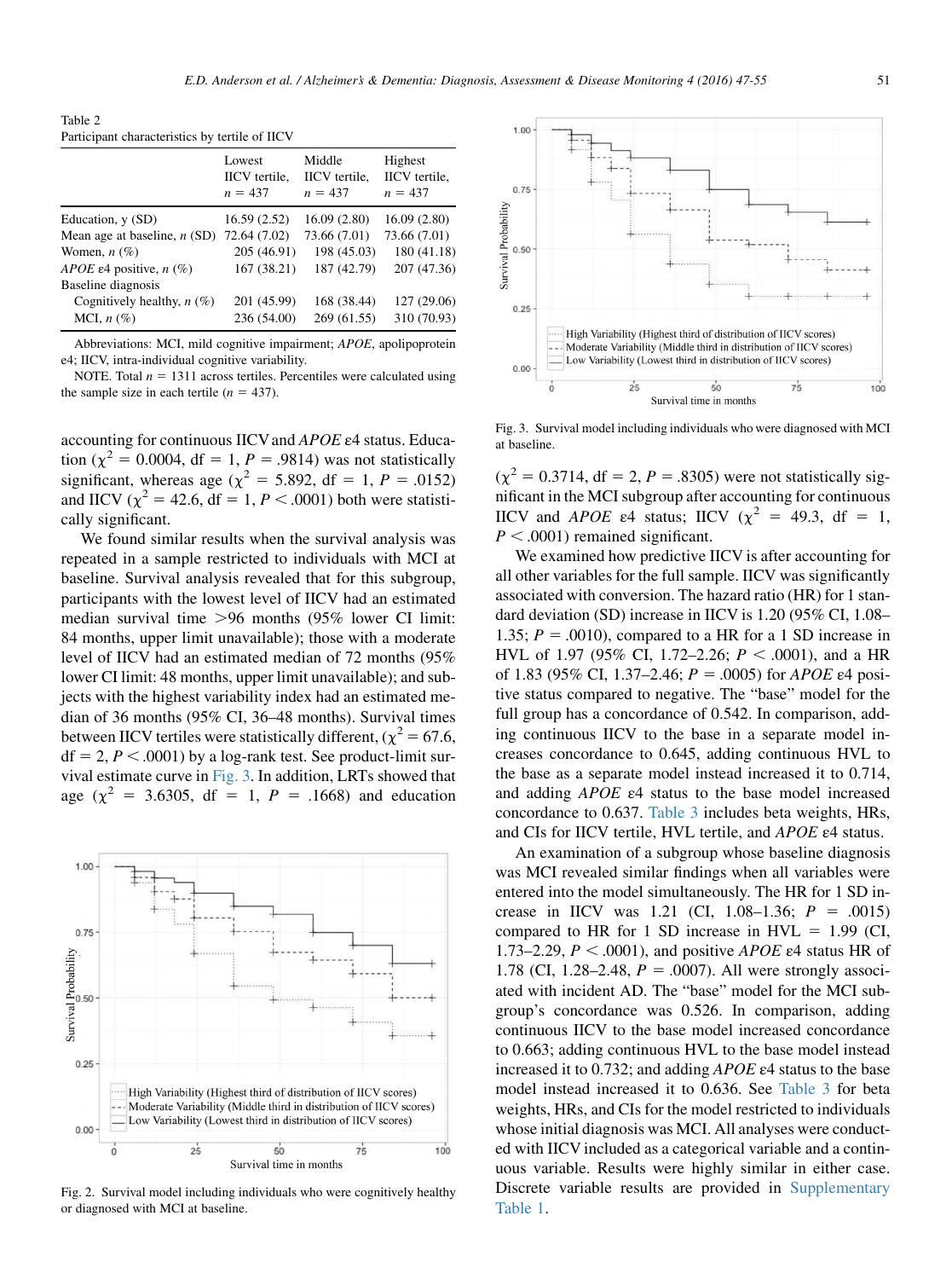<span id="page-5-0"></span>

Point estimates and confidence intervals of hazard ratios (for full sample group model and for MCI subgroup model)

| Variable                                                                                                                                           | Hazard ratio point estimate | 95% confidence interval (lower) | 95% confidence interval (upper) |
|----------------------------------------------------------------------------------------------------------------------------------------------------|-----------------------------|---------------------------------|---------------------------------|
| Full group model, including IICV and HVL as standardized continuous variables. APOE $\varepsilon$ 4 status, age, education, and baseline diagnosis |                             |                                 |                                 |
| IICV (increase of 1 SD)                                                                                                                            | 1.20                        | 1.08                            | 1.35                            |
| HVL (increase of 1 SD)                                                                                                                             | 1.97                        | 1.72                            | 2.26                            |
| <i>APOE</i> $\varepsilon$ 4 positive (vs negative)                                                                                                 | 1.83                        | 1.37                            | 2.46                            |
| Analytic sample restricted to subjects with MCI at baseline including IICV, HVL, APOE $\epsilon$ 4 status, age, and education                      |                             |                                 |                                 |
| IICV (increase of 1 SD)                                                                                                                            | 1.21                        | 1.08                            | 1.36                            |
| HVL (increase of 1 SD)                                                                                                                             | 1.99                        | 1.73                            | 2.29                            |
| $APOE$ $\varepsilon$ 4 positive (vs negative)                                                                                                      | 1.78                        | 1.28                            | 2.48                            |

Abbreviations: MCI, mild cognitive impairment; IICV, intra-individual cognitive variability; HVL, hippocampal volume loss.

NOTE. Full group model denotes all participants with either CN or MCI at baseline. "Base" survival model included age, education, and stratified baseline diagnosis. Additional models added IICV, APOE ε4 status, or HVL to the "base".

#### 4. Discussion

Overall, we found IICV estimates obtained from a single evaluation predicted incident MCI and AD in a large sample of well-characterized older adults enrolled in ADNI studies. Specifically, we found individuals exhibiting the highest level of variability in performance on three neuropsychological measures (IICV) demonstrated shorter times to conversion in cognitive status compared to individuals in the lowest tertile of variability. Differences in conversion rates emerged approximately 30 months after initial testing and remained evident through the last available observation, approximately 5 years after IICV was measured at baseline. Logrank survival analyses indicated that after accounting for age, education, HVL, and  $APOE$   $\varepsilon$ 4 status, the association between IICV and time to conversion remained statistically significant. Altogether, these data provide support for this practical and noninvasive cognitive AD marker.

At present, researchers rely on resource-intense biomarkers, which are well validated but invasive [\[26,27\].](#page-8-0) For example, amyloid beta 1–42 ( $\mathbf{A}\mathbf{\beta}_{1-42}$ ), total tau protein (*t*tau) and phosphorylated tau  $(P$ -tau) are robust biomarkers of disease pathology and clinical course [\[28,29\]](#page-8-0). These predictors can only be obtained with a lumbar puncture (LP) or neuroimaging of cerebral amyloid plaques, requiring injection of a radioactive compound, and access to unique scanning expertise [\[30\].](#page-8-0) At minimum, other biomarkers entail specialized neuroimaging and often require longitudinal follow-up [\[8,9\]](#page-7-0). For example, MRI measurement of HVL is highly accurate in predicting conversion from MCI to AD [\[31,32\];](#page-8-0) however, volume loss can only be measured with repeated evaluations. Altogether, traditional AD biomarkers are inarguably important, but prohibitively expensive; often dependent on repeated evaluations; contraindicated for some subjects [\[33\];](#page-8-0) and cumbersome to implement, especially in nonacademic centers. Data from the present study suggest that IICV is among the possible utilitarian alternatives to traditional biomarkers.

When determining which neuropsychological indices to include in our IICV estimate, care was taken to detect expected dissociations between fluid intelligence (e.g., executive function) and crystallized intelligence (e.g., semantic knowledge), and early impairments in hippocampal-based learning to maximize the assessment of patterns relevant for AD. For example, the ANART reflects crystallized intelligence, and is typically stable with aging and in the presence of early to mid-stage disease [\[34\].](#page-8-0) In contrast, the AVLT, a measure of verbal memory, is sensitive to hippocampal-based learning, reflecting a very early cognitive change in AD [\[35,36\]](#page-8-0). Although Salthouse and Soubelet [\[14\]](#page-7-0) cautioned against the use of measures reflecting cognitive abilities acquired in early life, e.g., vocabulary, we intentionally selected a test used to assess baseline intelligence so it could be contrasted against a score reflecting disease-related changes. Given that a change from baseline performance is a diagnostic criteria for dementia due to AD [\[7\]](#page-7-0) and early changes are often in the domain of memory, we sought to detect when hippocampally based memory markedly differed from one's estimated baseline abilities, believing this may be an early subtle sign of disease. Additionally, tests such as Trails A and B were chosen as contrasting measures of executive function. Individuals with AD and MCI often demonstrate a characteristic dissociation in performance between Trails A and Trails B. Specifically, Trails A performance generally remains relatively well-preserved, being dependent on intact motor speed, visual scanning, and simple attention. On the other hand, the more challenging Trails B reveals even subtle executive dysfunction, with its additional demands on working memory and dual-task performance [\[37\].](#page-8-0) Thus, measures were selected based on their sensitively to AD-related performance variations, that is, the peaks and valleys of a cognitive profile occurring early in the disease process. Certain measures sensitive to AD-related cognitive changes (e.g., category fluency, digit symbol tasks) were excluded if they did not have an obvious contrasting task. For example, Trails A is contrasted to Trails B. This was done in an effort to minimize the number of measures needed to estimate variability and support dissemination.

Holtzer et al. [\[10\]](#page-7-0) and a number of others have examined the utility of cognitive variability  $[11,12,20,38]$ . Although methods for estimating the scatter or dispersion of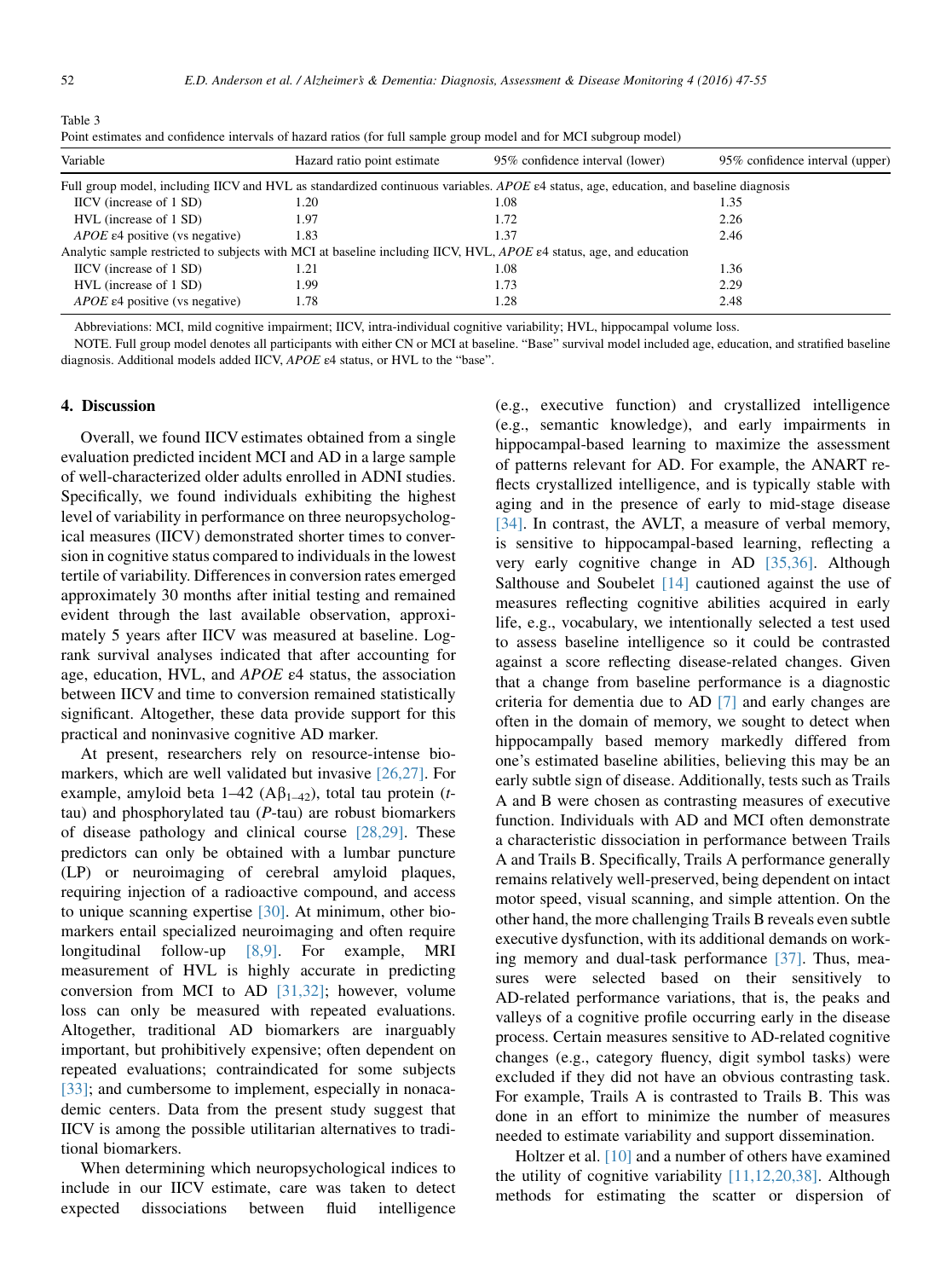cognitive test scores vary, previous analyses point toward the conclusion that variability across test indices is a marker for brain dysfunction, be it due to increasing dementia severity [\[39\],](#page-8-0) mental illness [\[40\],](#page-8-0) or head injury [\[41\]](#page-8-0). Some have speculated that intra-individual variability is related to disease-associated disruptions in neural networks and functional connectivity [\[42\],](#page-8-0) whereas others relate the association to reductions in the ability to sustain mental efforts, especially executive functioning [\[43\]](#page-8-0).

Our study replicated and expanded previous findings. In particular, our inclusion of APOE ε4 status and HVL provides unique insights. Not surprisingly, APOE ε4 status and HVL predicted conversion in our models. Importantly, IICV remained a significant predictor of time to conversion even after accounting for the influence of  $APOE$   $\varepsilon$ 4 status and HVL. Altogether, IICV provided unique predictive information.

There were limitations to the study. First, subjects enrolled in ADNI are predominantly non-Hispanic and white. In addition, the ADNI sample reflects only those individuals who were able and willing to have a complete set of invasive biomarkers measured. Altogether, this limits the generalizability of findings. Another limitation is that IICV, by diagnostic definition, would be greater for individuals with MCI, which presents with a greater risk for conversion to AD than CN status. In an attempt to address the potential confound, we (1) adjusted for baseline diagnosis and (2) conducted a second analysis, restricted to subjects with MCI at baseline. Given the low rate of conversion in the CN sample, it was not possible to examine an exclusively CN sample. Another potential limitation was our operationalization of IICV. We used a dispersion model to compare multiple domains at one time-point in an attempt to investigate the potential of a clinically relevant marker specific to AD. This may limit the ability to use the marker in more heterogeneous samples where mixed dementia may be common.

Although validation in other populations and cohorts is needed to corroborate our findings, IICV could provide a practical alternative to traditional biomarkers. Many emerging prevention strategies rely on an assessment of risk to identify individuals likely to benefit from early intervention, necessitating collection of biomarkers before drug administration. Consequently, if replicated, the findings would have a number of research and clinical practice implications. For example, IICV could offer an alternative or adjunct to traditional biomarkers in settings and groups not amenable to LPs and neuroimaging. In rural settings, a cognitive marker could be widely disseminated with minimal time and equipment demands. Furthermore, there are cultural groups who mistrust medical procedures based on historical maltreatment and discrimination, for example, African Americans [\[44\]](#page-8-0), for whom cognitive testing may be more acceptable than the collection of traditional biomarkers, including LP. Overall, IICV could be considered an alternative to relying on more invasive biomarkers to

identify target populations and a low-cost, easily administered means to assess risk for incident MCI and AD, allowing for a broader ability to identify at-risk individuals than traditional biomarkers.

## 5. Conclusions

Although these findings require replication and further validation, this study provides support for the use of IICV as a novel predictor of incident MCI and AD and practical alternative to traditional AD biomarkers. IICV is particularly appealing in that it could be widely disseminated with minimal time and equipment demands.

## Acknowledgments

This article is an update and expansion of E. Anderson's dissertation. As such he would like to thank the following: The University of Wisconsin-Madison, as well as Dr. Ruth Lynch, Dr. Fong Chan, and Dr. David Rosenthal, all of whom served on his committee. There are no known conflicts to report. Each of the authors in this study is paid a salary by their respective institutions and/or universities; this study was conducted without any additional funding from grants or outside sources. Contributions by coauthors, S.C.J. and N.M.D., and senior author C.E.G. are supported by funding from the NIH-NIA for the Wisconsin Alzheimer's Disease Center (P50 AG033514).

Data collection and sharing for this project was funded by the Alzheimer's Disease Neuroimaging Initiative (ADNI) (National Institutes of Health Grant U01 AG024904) and DOD ADNI (Department of Defense award number W81XWH-12-2-0012). ADNI is funded by the National Institute on Aging, the National Institute of Biomedical Imaging and Bioengineering, and through generous contributions from the following: AbbVie, Alzheimer's Association; Alzheimer's Drug Discovery Foundation; Araclon Biotech; BioClinica, Inc.; Biogen; Bristol-Myers Squibb Company; CereSpir, Inc.; Eisai Inc.; Elan Pharmaceuticals, Inc.; Eli Lilly and Company; EuroImmun; F. Hoffmann-La Roche Ltd and its affiliated company Genentech, Inc.; Fujirebio; GE Healthcare; IXICO Ltd.; Janssen Alzheimer Immunotherapy Research & Development, LLC.; Johnson & Johnson Pharmaceutical Research & Development LLC.; Lumosity; Lundbeck; Merck & Co., Inc.; Meso Scale Diagnostics, LLC.; NeuroRx Research; Neurotrack Technologies; Novartis Pharmaceuticals Corporation; Pfizer Inc.; Piramal Imaging; Servier; Takeda Pharmaceutical Company; and Transition Therapeutics. The Canadian Institutes of Health Research is providing funds to support ADNI clinical sites in Canada. Private sector contributions are facilitated by the Foundation for the National Institutes of Health [\(www.fnih.org](http://www.fnih.org)). The grantee organization is the Northern California Institute for Research and Education, and the study is coordinated by the Alzheimer's Disease Cooperative Study at the University of California,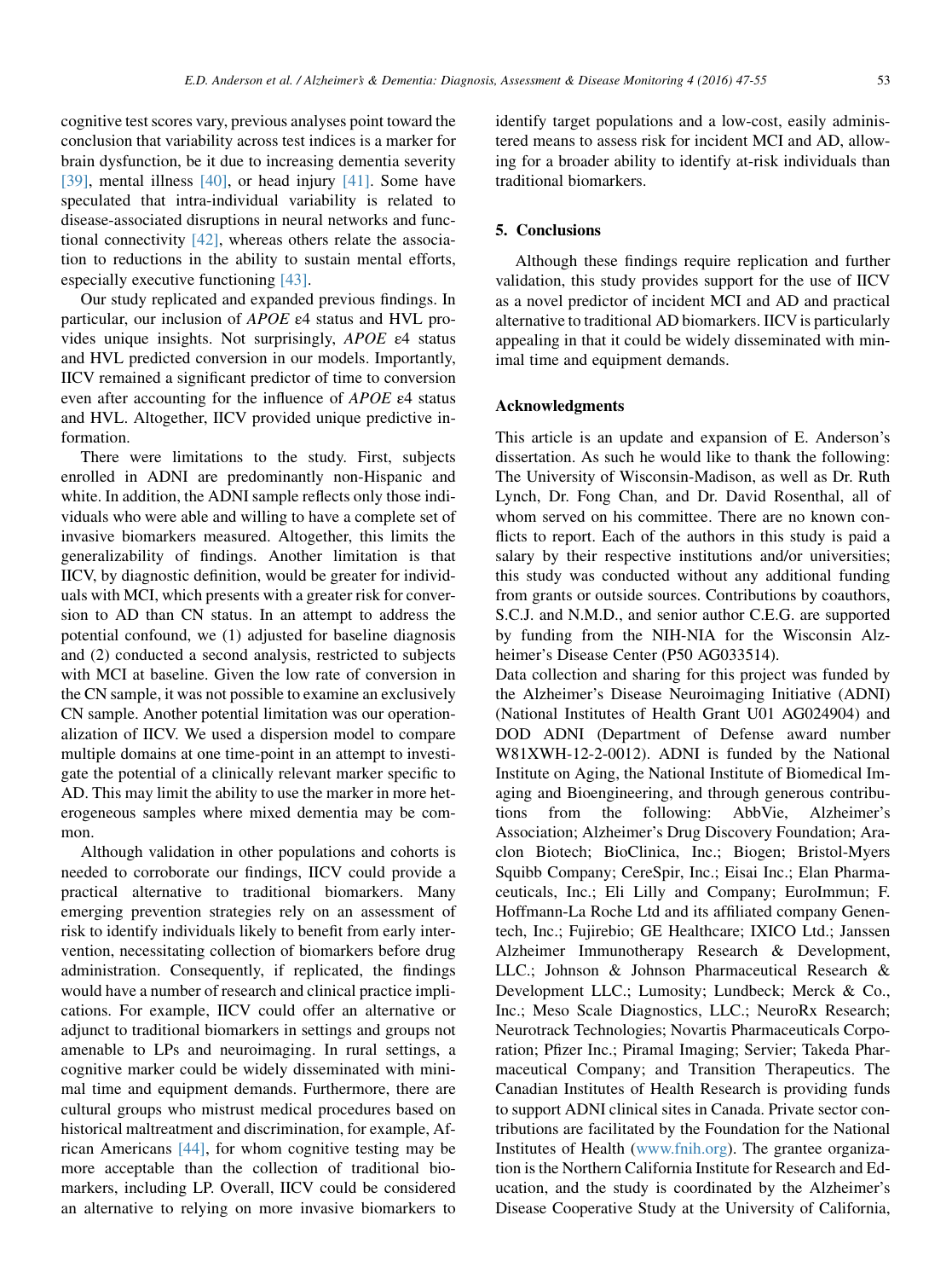<span id="page-7-0"></span>San Diego. ADNI data are disseminated by the Laboratory for Neuro Imaging at the University of Southern California. This is GRECC manuscript number: 2016-001.

## Supplementary data

Supplementary data related to this article can be found at [http://dx.doi.org/10.1016/j.dadm.2016.05.003.](http://dx.doi.org/10.1016/j.dadm.2016.05.003)

# RESEARCH IN CONTEXT

- 1. Systematic review: A review of the literature was completed by searching PUBMED, PsychInfo, and MEDLINE, focusing specifically on previously published articles. APOE ε4 allele status and hippocampal volume loss (HVL) are well-established predictors of Alzheimer's disease (AD) risk. While preliminary, the published evidence suggests that intra-individual cognitive variability (IICV) may predict AD risk. One challenge in interpreting the literature is the divergent methods of estimating IICV.
- 2. Interpretation: The results of this study suggest that cognitive variability in neuropsychological test scores, derived from a single testing session and quantified as the intra-individual difference in cognitive test scores was predictive of incident mild cognitive impairment (MCI) or AD.
- 3. Future directions: This study gives support for further exploration of IICV as a noninvasive, easily obtained cognitive marker. Additional research is needed to verify the results, but the advent of a cognitive marker of disease risk could facilitate earlier identification of at-risk individuals.

#### References

- [1] [Alzheimer's Association. 2015 Alzheimer's disease facts and figures.](http://refhub.elsevier.com/S2352-8729(16)30004-5/sref1) [Alzheimers Dement 2015;11:332–84.](http://refhub.elsevier.com/S2352-8729(16)30004-5/sref1)
- [2] [Plassman BL, Langa KM, Fisher GG, Heeringa SG, Weir DR,](http://refhub.elsevier.com/S2352-8729(16)30004-5/sref2) [Ofstedal MB, et al. Prevalence of dementia in the United States: the](http://refhub.elsevier.com/S2352-8729(16)30004-5/sref2) [aging, demographics, and memory study. Neuroepidemiology 2007;](http://refhub.elsevier.com/S2352-8729(16)30004-5/sref2) [29:125–32](http://refhub.elsevier.com/S2352-8729(16)30004-5/sref2).
- [3] [Gandy S, DeKosky ST. Toward the treatment and prevention of Alz](http://refhub.elsevier.com/S2352-8729(16)30004-5/sref3)[heimer's disease: rational strategies and recent progress. Annu Rev](http://refhub.elsevier.com/S2352-8729(16)30004-5/sref3) [Med 2013;64:367–83](http://refhub.elsevier.com/S2352-8729(16)30004-5/sref3).
- [4] [Jack CR Jr, Knopman DS, Jagust WJ, Petersen RC, Weiner MW,](http://refhub.elsevier.com/S2352-8729(16)30004-5/sref4) [Aisen PS, et al. Tracking pathophysiological processes in Alzheimer's](http://refhub.elsevier.com/S2352-8729(16)30004-5/sref4) [disease: an updated hypothetical model of dynamic biomarkers. Lan](http://refhub.elsevier.com/S2352-8729(16)30004-5/sref4)[cet Neurol 2013;12:207–16](http://refhub.elsevier.com/S2352-8729(16)30004-5/sref4).
- [5] [Weiner MW, Veitch DP. Introduction to special issue: Overview of](http://refhub.elsevier.com/S2352-8729(16)30004-5/sref5) [Alzheimer's Disease Neuroimaging Initiative. Alzheimers Dement](http://refhub.elsevier.com/S2352-8729(16)30004-5/sref5) [2015;11:730–3](http://refhub.elsevier.com/S2352-8729(16)30004-5/sref5).
- [6] [Ellis KA, Bush AI, Darby D, De Fazio D, Foster J, Hudson P, et al. The](http://refhub.elsevier.com/S2352-8729(16)30004-5/sref6) [Australian Imaging, Biomarkers and Lifestyle \(AIBL\) study of aging:](http://refhub.elsevier.com/S2352-8729(16)30004-5/sref6) [methodology and baseline characteristics of 1112 individuals recruited](http://refhub.elsevier.com/S2352-8729(16)30004-5/sref6) [for a longitudinal study of Alzheimer's disease. Int Psychogeriatr](http://refhub.elsevier.com/S2352-8729(16)30004-5/sref6) [2009;21:672–87](http://refhub.elsevier.com/S2352-8729(16)30004-5/sref6).
- [7] [McKhann GM, Knopman DS, Chertkow H, Hyman BT,](http://refhub.elsevier.com/S2352-8729(16)30004-5/sref7) [Jack CR Jr, Kawas CH, et al. The diagnosis of dementia due to](http://refhub.elsevier.com/S2352-8729(16)30004-5/sref7) [Alzheimer's disease: recommendations from the National Institute](http://refhub.elsevier.com/S2352-8729(16)30004-5/sref7) [on Aging-Alzheimer's Association workgroups on diagnostic](http://refhub.elsevier.com/S2352-8729(16)30004-5/sref7) [guidelines for Alzheimer's disease. Alzheimers Dement 2011;](http://refhub.elsevier.com/S2352-8729(16)30004-5/sref7) [7:263–9](http://refhub.elsevier.com/S2352-8729(16)30004-5/sref7).
- [8] [Fletcher LC, Burke KE, Caine PL, Rinne NL, Braniff CA, Davis HR,](http://refhub.elsevier.com/S2352-8729(16)30004-5/sref8) [et al. Diagnosing Alzheimer's disease: are we any nearer to useful](http://refhub.elsevier.com/S2352-8729(16)30004-5/sref8) [biomarker-based, non-invasive tests? GMS Health Technol Assess](http://refhub.elsevier.com/S2352-8729(16)30004-5/sref8) [2013;9:Doc01.](http://refhub.elsevier.com/S2352-8729(16)30004-5/sref8)
- [9] [Ma SL, Lam LC. Panel of genetic variations as a potential non-invasive](http://refhub.elsevier.com/S2352-8729(16)30004-5/sref9) [biomarker for early diagnosis of Alzheimer's disease. Clin Psycho](http://refhub.elsevier.com/S2352-8729(16)30004-5/sref9)[pharmacol Neurosci 2011;9:54–66](http://refhub.elsevier.com/S2352-8729(16)30004-5/sref9).
- [10] [Holtzer R, Verghese J, Wang C, Hall CB, Lipton RB. Within-person](http://refhub.elsevier.com/S2352-8729(16)30004-5/sref10) [across-neuropsychological test variability and incident dementia.](http://refhub.elsevier.com/S2352-8729(16)30004-5/sref10) [JAMA 2008;300:823–30.](http://refhub.elsevier.com/S2352-8729(16)30004-5/sref10)
- [11] [Hilborn JV, Strauss E, Hultsch DF, Hunter MA. Intraindividual vari](http://refhub.elsevier.com/S2352-8729(16)30004-5/sref11)[ability across cognitive domains: investigation of dispersion levels](http://refhub.elsevier.com/S2352-8729(16)30004-5/sref11) [and performance profiles in older adults. J Clin Exp Neuropsychol](http://refhub.elsevier.com/S2352-8729(16)30004-5/sref11) [2009;31:412–24](http://refhub.elsevier.com/S2352-8729(16)30004-5/sref11).
- [12] [Ownby RL, Loewenstein DA, Schram L, Acevedo A. Assessing the](http://refhub.elsevier.com/S2352-8729(16)30004-5/sref12) [cognitive abilities that differentiate patients with Alzheimer's disease](http://refhub.elsevier.com/S2352-8729(16)30004-5/sref12) [from normals: single and multiple factor models. Int J Geriatr Psychi](http://refhub.elsevier.com/S2352-8729(16)30004-5/sref12)[atry 2004;19:232–42.](http://refhub.elsevier.com/S2352-8729(16)30004-5/sref12)
- [13] [Vaughan L, Leng I, Dagenbach D, Resnick SM, Rapp SR,](http://refhub.elsevier.com/S2352-8729(16)30004-5/sref13) [Jennings JM, et al. Intraindividual variability in domain-specific](http://refhub.elsevier.com/S2352-8729(16)30004-5/sref13) [cognition and risk of mild cognitive impairment and dementia. Curr](http://refhub.elsevier.com/S2352-8729(16)30004-5/sref13) [Gerontol Geriatr Res 2013;2013:495793.](http://refhub.elsevier.com/S2352-8729(16)30004-5/sref13)
- [14] [Salthouse TA, Soubelet A. Heterogeneous ability profiles may be a](http://refhub.elsevier.com/S2352-8729(16)30004-5/sref14) [unique indicator of impending cognitive decline. Neuropsychology](http://refhub.elsevier.com/S2352-8729(16)30004-5/sref14) [2014;28:812–8](http://refhub.elsevier.com/S2352-8729(16)30004-5/sref14).
- [15] [Dixon RA, Lentz TL, Garrett DD, MacDonald SW, Strauss E,](http://refhub.elsevier.com/S2352-8729(16)30004-5/sref15) [Hultsch DF. Neurocognitive markers of cognitive impairment:](http://refhub.elsevier.com/S2352-8729(16)30004-5/sref15) [Exploring the roles of speed and inconsistency. Neuropsychology](http://refhub.elsevier.com/S2352-8729(16)30004-5/sref15) [2007;21:381–99](http://refhub.elsevier.com/S2352-8729(16)30004-5/sref15).
- [16] [MacDonald SW, Hultsch DF, Dixon RA. Performance variability is](http://refhub.elsevier.com/S2352-8729(16)30004-5/sref16) [related to change in cognition: Evidence from the victoria longitudinal](http://refhub.elsevier.com/S2352-8729(16)30004-5/sref16) [study. Psychol Aging 2003;18:510–23.](http://refhub.elsevier.com/S2352-8729(16)30004-5/sref16)
- [17] [Hultsch DF, MacDonald SW, Dixon RA. Variability in reaction time](http://refhub.elsevier.com/S2352-8729(16)30004-5/sref17) [performance of younger and older adults. J Gerontol B Psychol Sci](http://refhub.elsevier.com/S2352-8729(16)30004-5/sref17) [Soc Sci 2002;57:P101–15](http://refhub.elsevier.com/S2352-8729(16)30004-5/sref17).
- [18] [Bielak AA, Hultsch DF, Strauss E, MacDonald SW, Hunter MA. In](http://refhub.elsevier.com/S2352-8729(16)30004-5/sref18)[traindividual variability is related to cognitive change in older adults:](http://refhub.elsevier.com/S2352-8729(16)30004-5/sref18) [Evidence for within-person coupling. Psychol Aging 2010;](http://refhub.elsevier.com/S2352-8729(16)30004-5/sref18) [25:575–86](http://refhub.elsevier.com/S2352-8729(16)30004-5/sref18).
- [19] [Mella N, Fagot D, Lecerf T, de Ribaupierre A. Working memory and](http://refhub.elsevier.com/S2352-8729(16)30004-5/sref19) [intraindividual variability in processing speed: A lifespan develop](http://refhub.elsevier.com/S2352-8729(16)30004-5/sref19)[mental and individual-differences study. Mem Cognit 2015;](http://refhub.elsevier.com/S2352-8729(16)30004-5/sref19) [43:340–56](http://refhub.elsevier.com/S2352-8729(16)30004-5/sref19).
- [20] [Gao JL, Cheung RT, Chan YS, Chu LW, Lee TM. Increased prospec](http://refhub.elsevier.com/S2352-8729(16)30004-5/sref20)[tive memory interference in normal and pathological aging: different](http://refhub.elsevier.com/S2352-8729(16)30004-5/sref20) [roles of motor and verbal processing speed. Neuropsychol Dev Cogn](http://refhub.elsevier.com/S2352-8729(16)30004-5/sref20) [B Aging Neuropsychol Cogn 2013;20:80–100](http://refhub.elsevier.com/S2352-8729(16)30004-5/sref20).
- [21] [Miles WR. Age and human ability. Psychol Rev 1933;40:99–123](http://refhub.elsevier.com/S2352-8729(16)30004-5/sref21).
- [22] [Sorenson H. Mental ability over a wide range of adult ages. J Appl Psy](http://refhub.elsevier.com/S2352-8729(16)30004-5/sref22)[chol 1933;17:729–41](http://refhub.elsevier.com/S2352-8729(16)30004-5/sref22).
- [23] [Alzheimer's Disease Neuroimaging Initiative. ADNI Procedures](http://refhub.elsevier.com/S2352-8729(16)30004-5/sref23) [Manual; 2006.](http://refhub.elsevier.com/S2352-8729(16)30004-5/sref23)
- [24] [Aisen PS, Petersen RC, Donohue M, Weiner MW, Alzheimer's Dis](http://refhub.elsevier.com/S2352-8729(16)30004-5/sref24)[ease Neuroimaging Initiative. Alzheimer's Disease Neuroimaging](http://refhub.elsevier.com/S2352-8729(16)30004-5/sref24) [Initiative 2 clinical core: Progress and plans. Alzheimers Dement](http://refhub.elsevier.com/S2352-8729(16)30004-5/sref24) [2015;11:734–9](http://refhub.elsevier.com/S2352-8729(16)30004-5/sref24).